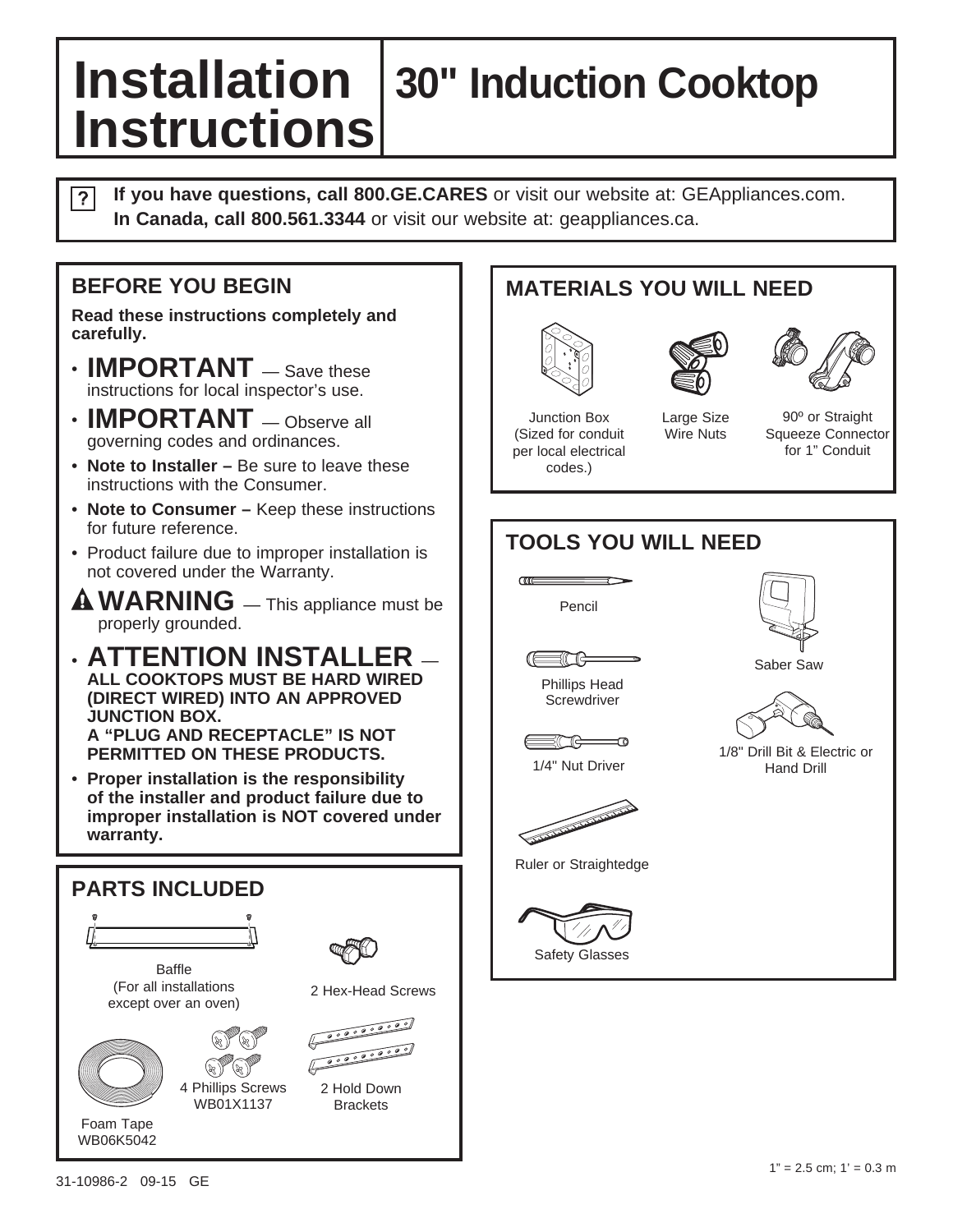### **IMPORTANT SAFETY INSTRUCTIONS**

### **FOR YOUR SAFETY**

- For Personal Safety, remove house fuse or open circuit breaker before beginning installation. Failure to do so could result in serious injury or death.
- Be sure your cooktop is installed properly by a qualified installer or service technician.
- To eliminate the risk of burns or fire due to reaching over heated surface elements, cabinet storage located above the surface units should be avoided. If cabinet storage space is to be provided, the risk can be reduced by installing a range hood that projects horizontally a minimum of 5" beyond the bottom of the cabinets. Cabinet installation above the cooktop may be no deeper than 13".
- Make sure the cabinets and wall coverings around the cooktop can withstand the temperatures (up to 200°F) generated by the cooktop.
- The cooktop should be easy to reach and lighted with natural light during the day.
- Always disconnect the electrical service to the cooktop before repairing or servicing the cooktop. This can be done by disconnecting the fuse or circuit breaker. Failure to do this could result in a dangerous or fatal shock. Know where your main disconnect switch is located. If you do not know, have your electrician show you.

### **ELECTRICAL REQUIREMENTS**

This appliance must be supplied with the proper voltage and frequency, and connected to an individual, properly grounded branch circuit, protected by a circuit breaker or a time delay fuse as noted on name plate.

We recommend you have the electrical wiring and hookup of your cooktop connected by a qualified electrician. After installation, have the electrician show you where your main cooktop disconnect is located.

Wiring must conform to National Electrical Code and all local electrical codes. You can get a copy of the National Electrical Code, ANSI/NFPA No. 70-Latest Edition, by writing:

> National Fire Protection Association Batterymarch Park Quincy, MA 02269

In Canada, wiring must conform to Canadian Electrical Code (CEC).

The cooktop conduit wiring is approved for copper wire connection only, and if you have aluminum house wiring, you must use special UL approved connectors for joining copper to aluminum. In Canada, you must use special CSA approved connectors for joining copper to aluminum.

You must use a two-wire, three conductor 208/240 VAC, 60 Hertz electrical system. A white (neutral) wire is not needed for this unit.

Refer to the name plate on your cooktop for the KW rating for your cooktop.

These cooktops require 40 amp service.

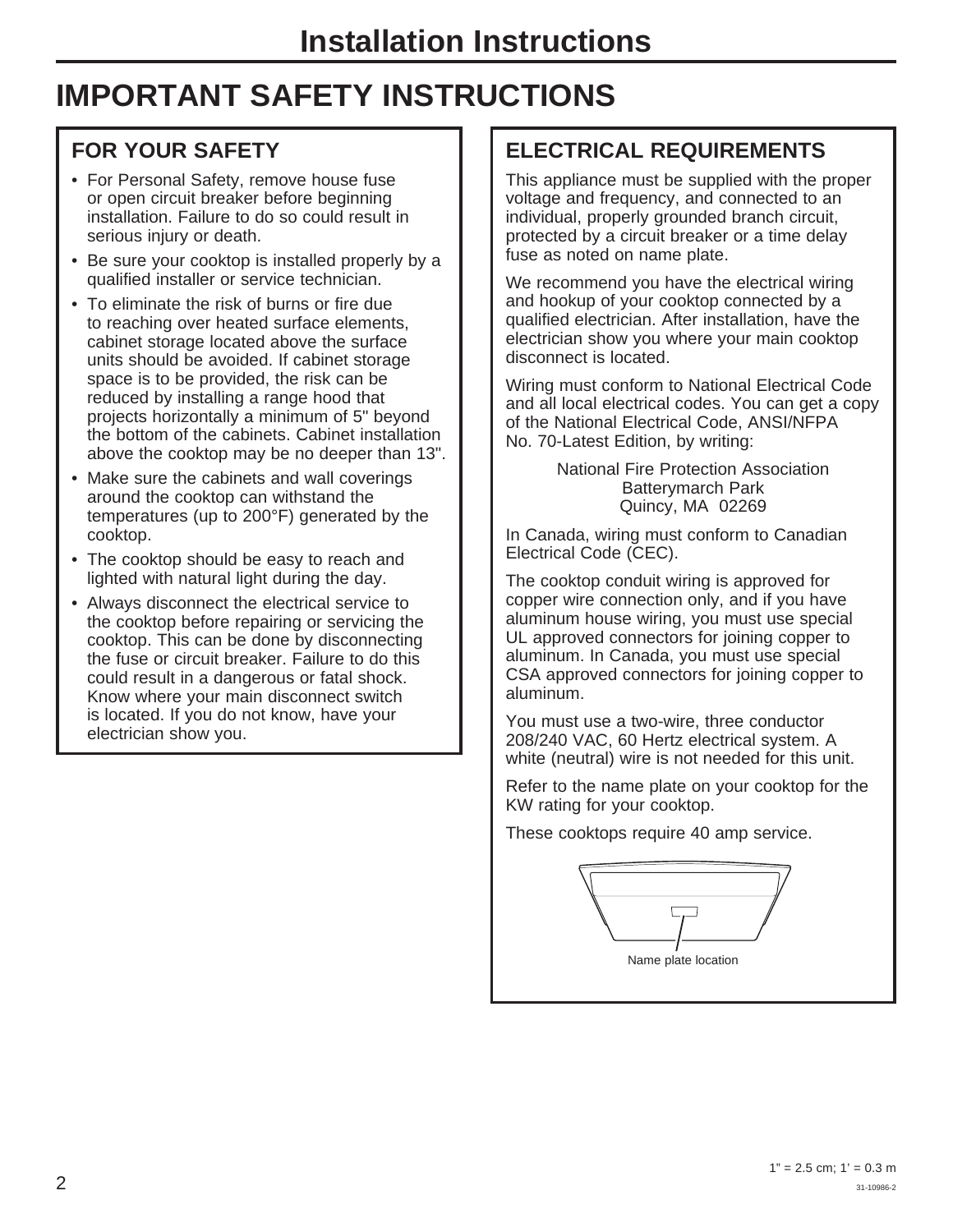# **PRE-INSTALLATION CHECKLIST**



**H Installing cooktop in combination with other products.** Both products must be installed according to their specific product installation instructions. Consideration must be given the separate electrical requirements and locations:

Over one or two wall ovens:

 • Only certain models may be installed over wall ovens. The wall oven and cooktop will both have a label stating which models are approved in combination.

Over a Microwave:

 • See microwave installation instructions for how to install a microwave under a cooktop. For vertical dimension of cooktop, see Approximate Cooktop Dimensions section.

In combination with telescopic downdraft vent:

- See telescopic downdraft vent instructions for how to install a vent behind a cooktop.
- The countertop must have a deep flat surface to accommodate the combined installation of the cooktop and vent.
- Allow 12" clearance between the inlet air ports on the bottom of the unit.

Over a warming drawer:

 • See warming drawer instructions for how to install a warming drawer under a cooktop. For vertical dimension of cooktop, see Approximate Cooktop Dimensions section.

**I** Monogram Flush Mount Kit

 • Cooktops that are to be mounted flush to the counter should order kit number Jxflush1 with their cooktop. The flush mount kit provides supplemental cut-out instructions to mount the product flush with the counter.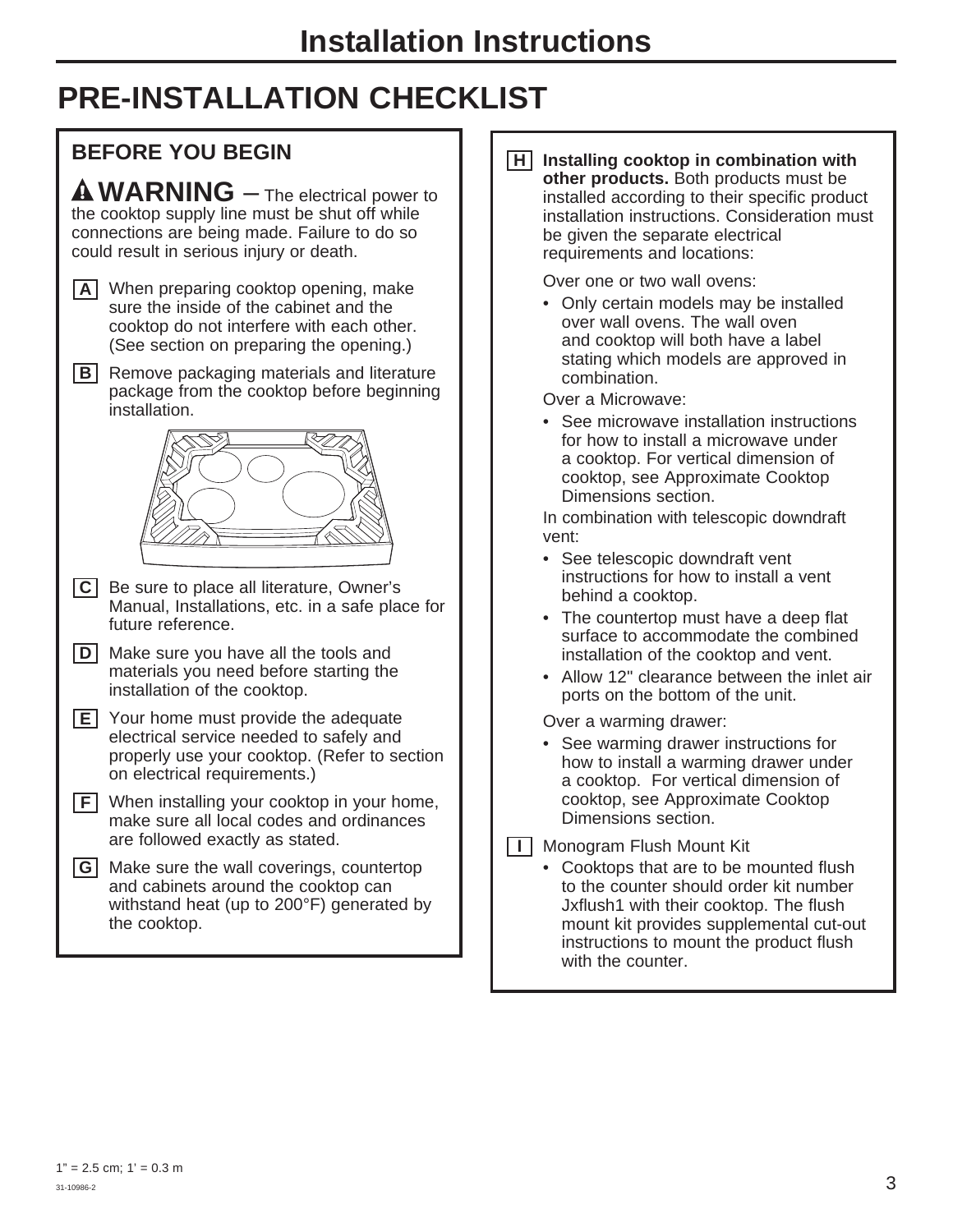# **PREPARING THE OPENING**

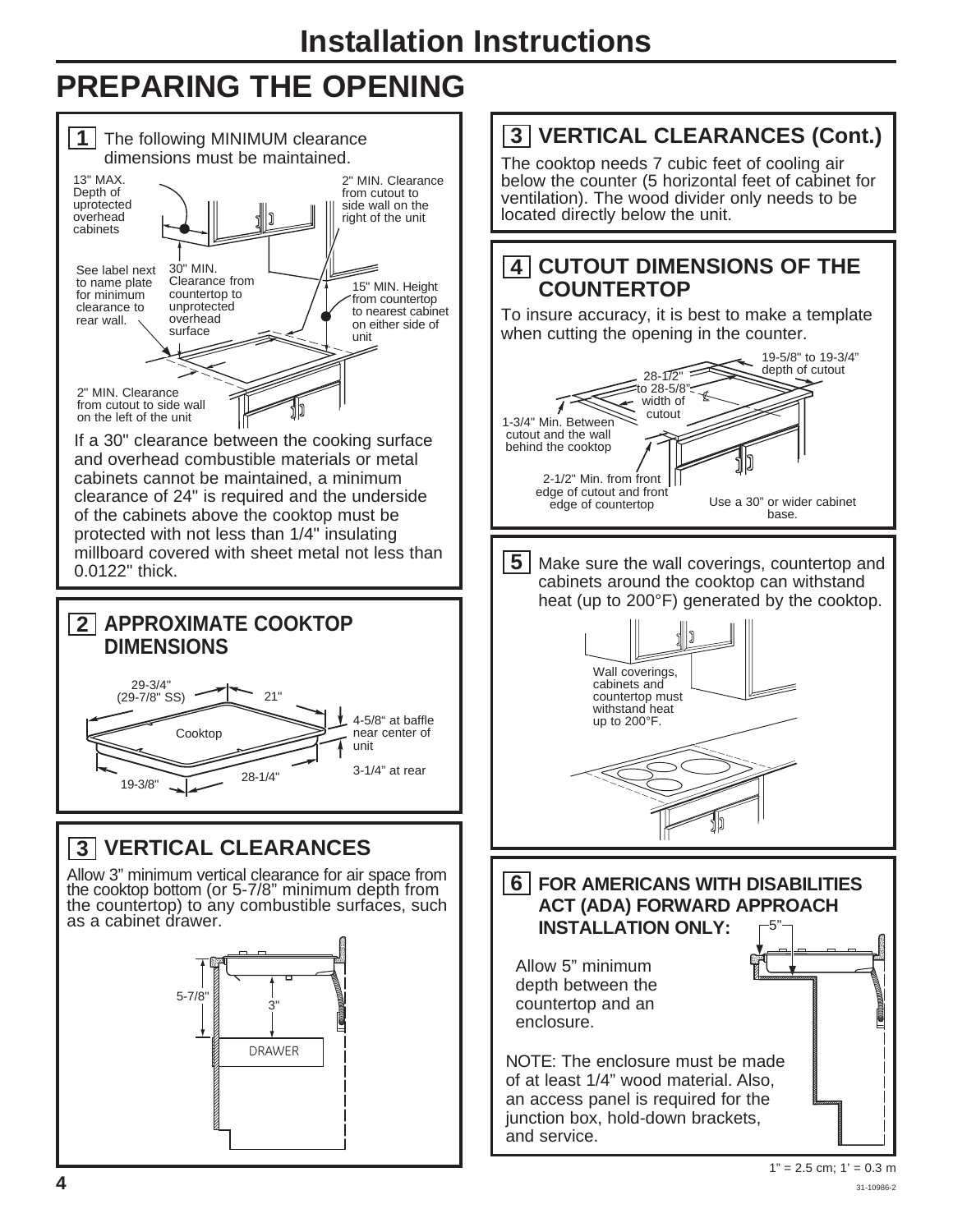### **INSTALLING THE COOKTOP**

### **1 PROTECT SURFACE OF COOKTOP**

Place a towel or tablecloth onto the countertop. Lay the cooktop upside down onto the protected surface.



### **2 INSTALL BAFFLE**

Secure the baffle to the cooktop with screws.

NOTE: Do not install the baffle when the cooktop is installed over a single oven.



**3 ATTACH FOAM TAPE** Apply the foam tape around the outer edge of the glass. Do not overlap the foam tape. Bottom of Cooktop



### **4 LOCATE MOUNTING PARTS**

Remove the hold down brackets and screws from the literature package.



Screw the Hold Down Bracket to the side of the cooktop unit. Repeat for opposite side of



cooktop.

Alternate Installation:

You can order an alternate installation kit WB01X24570with wing nuts and brackets from your dealer. See diagram for instructions.

Open the cabinet door. Install the second screw through the bracket and tighten. Then tighten the first screw. Install thumbscrew until it touches the



bottom of the countertop. IMPORTANT: Turn the thumbscrew until it touches the bottom of the countertop. Do not overtighten.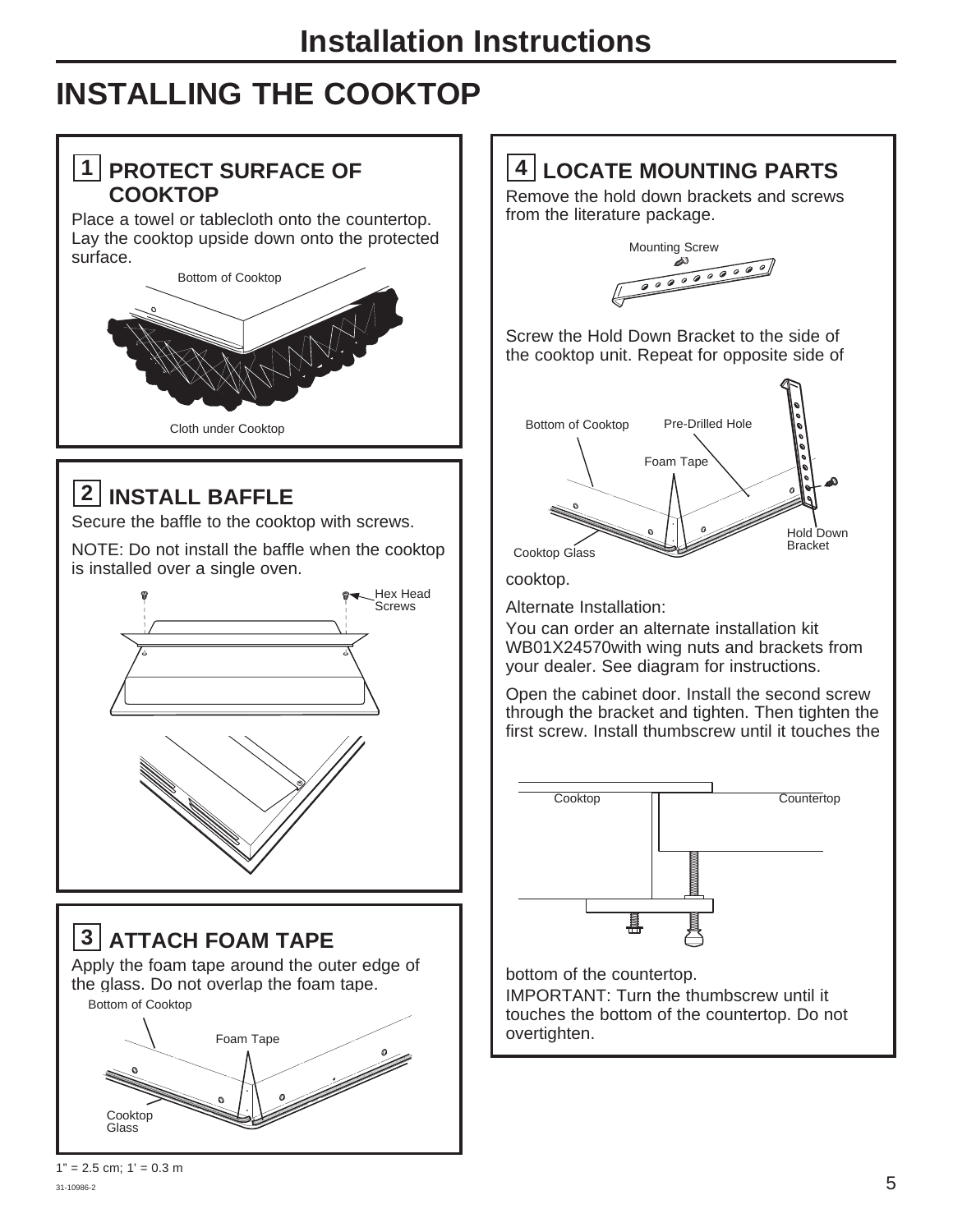# **INSTALLING THE COOKTOP (CONT.)**

### **5 INSERT COOKTOP INTO CUTOUT**

Insert the cooktop centered into the cutout opening. Make sure the front edge of the countertop is parallel to the cooktop. Make final check that all required clearances are met.

Attach Hold Down Brackets to cabinet.

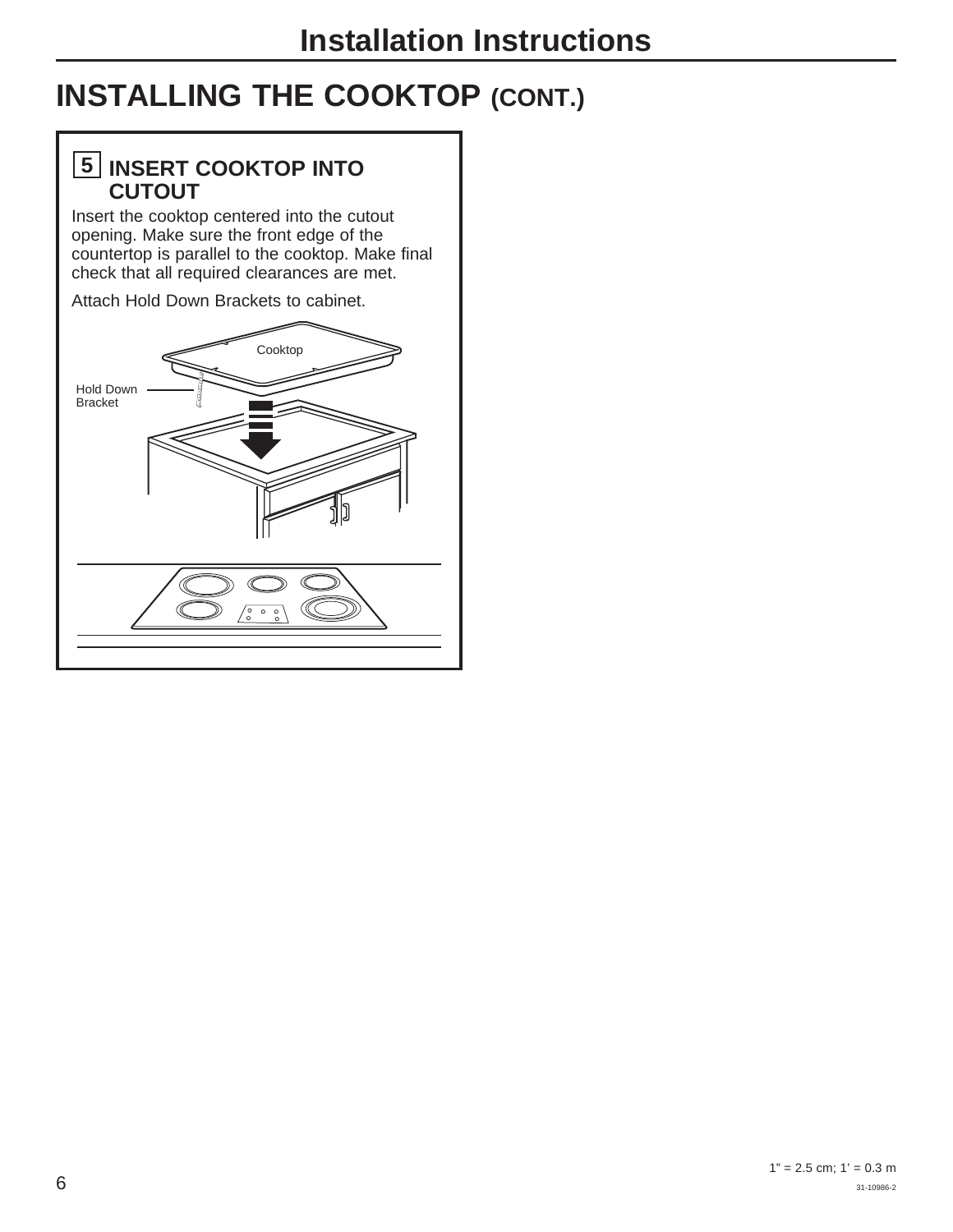### **ELECTRICAL CONNECTIONS**

#### **NEW CONSTRUCTION AND BRANCH CIRCUIT CONNECTION**

 **WARNING: Improper** 

connection of aluminum house wiring to **copper leads can result in an electrical**  hazard or fire. Use only connectors **designed for joining copper to aluminum and follow the manufacturer's**  recommended procedure closely.

When making the wire connections, use the entire length of conduit provided. The conduit must not be shortened (unless required by local  $\mathbb R$ ) codes). The conduit length is 4 ft. With the cooktop in place, open the front of the cabinet door. Insert the wires from the conduit through the opening of the junction box. The conduit



strain relief clamp must be securely attached to the junction box and the flexible conduit must be securely attached to the clamp.

- When installing in new construction, or
- When installing in a mobile home, or
- When installing in a recreational vehicle, or
- When local codes do not permit grounding through neutral:
- **a.** Insert conduit through strain relief and tighten.
- **b.** Attach the appliance grounding lead (green or bare copper) in accordance with local codes.

If the residence grounding conductor is aluminum, see WARNING.



### **THREE-CONDUCTOR BRANCH CIRCUIT CONNECTION**

When connecting to a three-conductor branch circuit, if local codes permit:

**a.** Connect the cooktop green ground conductor lead to the branch circuit ground (green) using a wire nut.



- **b.** Connect the cooktop red lead to the branch circuit red lead in accordance with local codes, using a wire nut.
- **c.** Connect the cooktop black lead to the branch circuit black lead in accordance with local codes, using a wire nut. If the residence red, black or white leads are aluminum conductors, see WARNING.
- **d.** Install Junction Box Cover.